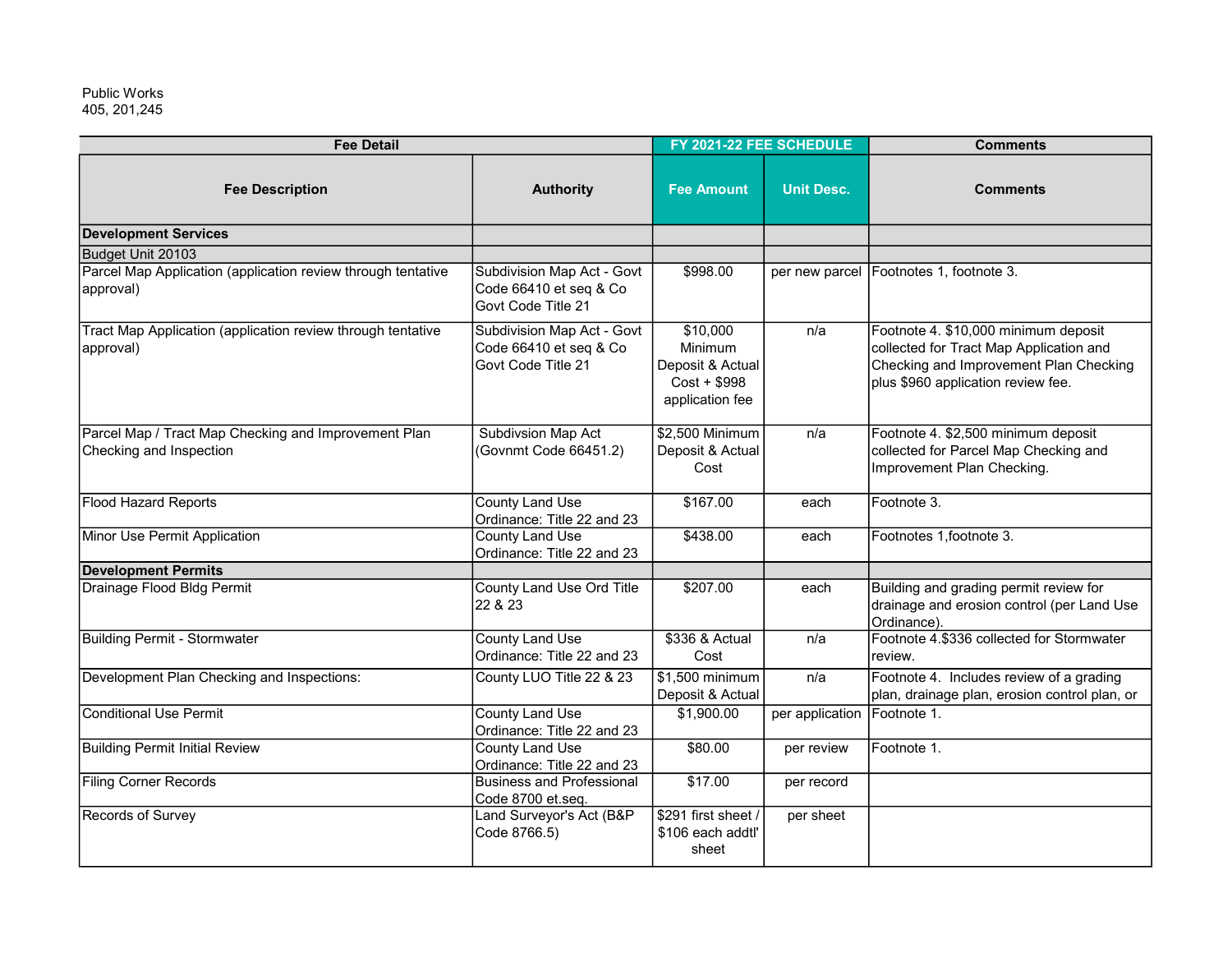## 405, 201,245 Public Works

| <b>Fee Detail</b>                                                                            |                                                                        | FY 2021-22 FEE SCHEDULE    |                                   | <b>Comments</b>                                                                                                            |
|----------------------------------------------------------------------------------------------|------------------------------------------------------------------------|----------------------------|-----------------------------------|----------------------------------------------------------------------------------------------------------------------------|
| <b>Fee Description</b>                                                                       | <b>Authority</b>                                                       | <b>Fee Amount</b>          | <b>Unit Desc.</b>                 | <b>Comments</b>                                                                                                            |
| Certificate of Compliance - Application (Non Lot Line<br>Adjustment)                         | Subdivision Map Act - Govt<br>Code 66499.35(a)                         | \$274.00                   | each                              | Footnote 1.                                                                                                                |
| <b>Building Permit Review - FEMA</b>                                                         | <b>County Land Use</b><br>Ordinance: Title 22 and 23                   | \$451.00                   | each                              |                                                                                                                            |
| Community Acknowledgment Form - FEMA                                                         | <b>County Land Use</b><br>Ordinance: Title 22 & 24                     | \$162.00                   | each                              | Fee for 1 hour or less of processing.<br>Processing that exceeds 1 hour of staff time<br>will be charged the actual costs. |
| Annexation Map Review                                                                        | Government Code 56383                                                  | \$702.00                   | each review                       |                                                                                                                            |
| Lot Line Adjustment                                                                          | Subdivision Act-Govt Code<br>66410 et. seq & Co Gov't<br>Code Title 21 |                            |                                   |                                                                                                                            |
| Lot Line Adjustment Checking                                                                 | Title 21 of SLO County<br>Code                                         | <b>Actual Cost</b>         | n/a                               |                                                                                                                            |
| Lot Line Adjustment Application                                                              | Subdivision Map Act Gov't<br>Code 66410 et seq                         | \$292.00                   | each                              | Footnote 1.                                                                                                                |
| Pre Application Fee                                                                          |                                                                        | \$192.00                   | each                              |                                                                                                                            |
| Services to Special Districts - Budget Unit 20104                                            |                                                                        |                            |                                   |                                                                                                                            |
| <b>Assessment Apportionments</b>                                                             | Section 8734 of the<br>Improvement Bond Act of<br>1915                 | \$750.00                   | flat fee if less<br>than 10 APN's | Fee if less than 10 APN's. Otherwise,<br>\$80/per new APN for 10 or greater APN's.<br>Footnote 7.                          |
| <b>Franchise Application Review</b>                                                          |                                                                        | Deposit & Actual<br>Cost   | n/a                               |                                                                                                                            |
| Engineering Reimbursement Agreement for Groundwater<br><b>Exportation Permit Application</b> |                                                                        | Deposit & Actual<br>Cost   | n/a                               | Deposit established per Agreement.<br>Footnotes 4.                                                                         |
| Engineering Reimbursement Agreement on behalf of County<br>Service Areas                     |                                                                        | Deposit & Actual<br>Cost   | n/a                               | Deposit established per Agreement.<br>Footnotes 4.                                                                         |
| Well Meter Inspection Fee - Nipomo                                                           |                                                                        | \$300.00                   | each                              |                                                                                                                            |
| Well Meter Inspection Fee - Paso Robles                                                      |                                                                        | \$300.00                   | each                              |                                                                                                                            |
| <b>ISF Fund Center 405</b>                                                                   |                                                                        |                            |                                   |                                                                                                                            |
| <b>Annexation Fee</b>                                                                        |                                                                        | Deposit and<br>actual cost | n/a                               |                                                                                                                            |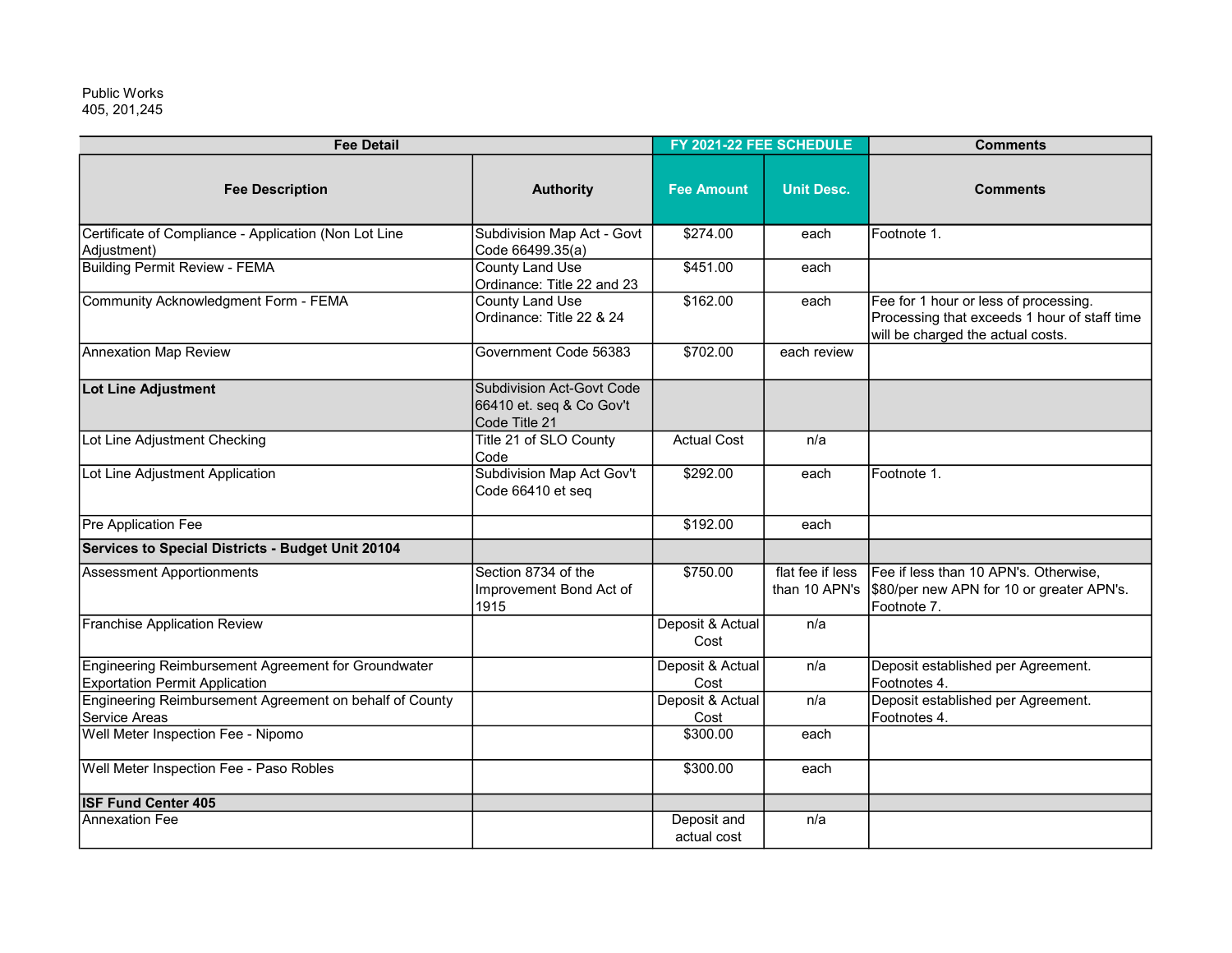405, 201,245 Public Works

| <b>Fee Detail</b>                               |                                                                                   | FY 2021-22 FEE SCHEDULE               |                   | <b>Comments</b>                                              |
|-------------------------------------------------|-----------------------------------------------------------------------------------|---------------------------------------|-------------------|--------------------------------------------------------------|
| <b>Fee Description</b>                          | <b>Authority</b>                                                                  | <b>Fee Amount</b>                     | <b>Unit Desc.</b> | <b>Comments</b>                                              |
| Photocopy Machine Use                           |                                                                                   | \$0.10                                | page              |                                                              |
| <b>Color Prints</b>                             |                                                                                   | \$0.30                                | page              |                                                              |
| <b>Roads Fund Center 245</b>                    |                                                                                   |                                       |                   |                                                              |
| Curb and Gutter Waivers                         | Title 22 and 23                                                                   | \$239.00                              | each              | Footnote 1.                                                  |
| Road Impact Fee Appeal                          |                                                                                   | \$559.00                              | each              |                                                              |
| <b>Encroachment Permits</b>                     | California Streets and<br><b>Highway Code</b>                                     |                                       |                   |                                                              |
| Utility Encroachment                            |                                                                                   | \$333.00                              | each              |                                                              |
| Utility Blanket Encroachment: Utility Companies |                                                                                   | \$5,500.00                            | each              | This is not split between the two types until<br>FY 2021-22. |
| Utility Blanket Encroachment: CSDs              |                                                                                   | \$2,500.00                            | each              |                                                              |
| Driveway Encroachment                           |                                                                                   | \$1,073.00                            | each              |                                                              |
| General Encroachment permit                     |                                                                                   | \$432.00                              | each              |                                                              |
| <b>Transportation Encroachment</b>              | CalTrans                                                                          | \$16.00                               | each              | Limited to Caltrans Rate                                     |
| <b>Transportation Blanket Encroachment</b>      | CalTrans                                                                          | \$90.00                               | each              | Limited to Caltrans Rate                                     |
| Permit Appeal Fee                               |                                                                                   | \$116.00                              | each              |                                                              |
| Road Abandonments                               | <b>Streets and Highway Code</b><br>8300                                           | Deposit & actual<br>cost              | n/a               | Footnotes 3 & 4                                              |
| Curb, Gutter & Sidewalk Processing Fee          | Land Use Ordinance<br>22.05.106 23.05.106                                         | \$576.00                              | each              |                                                              |
| Curb, Gutter & Sidewalk: Checking & Inspection  |                                                                                   | $$1,000 - $5,000$<br>Deposit & actual | n/a               | Footnote 4                                                   |
| <b>Adopt-A-Road Program</b>                     | 2/20/96 Board Adopted<br><b>Revised Voluntary Litter</b><br><b>Removal Policy</b> |                                       |                   |                                                              |
| <b>Business</b>                                 |                                                                                   | \$84.00                               | each              |                                                              |